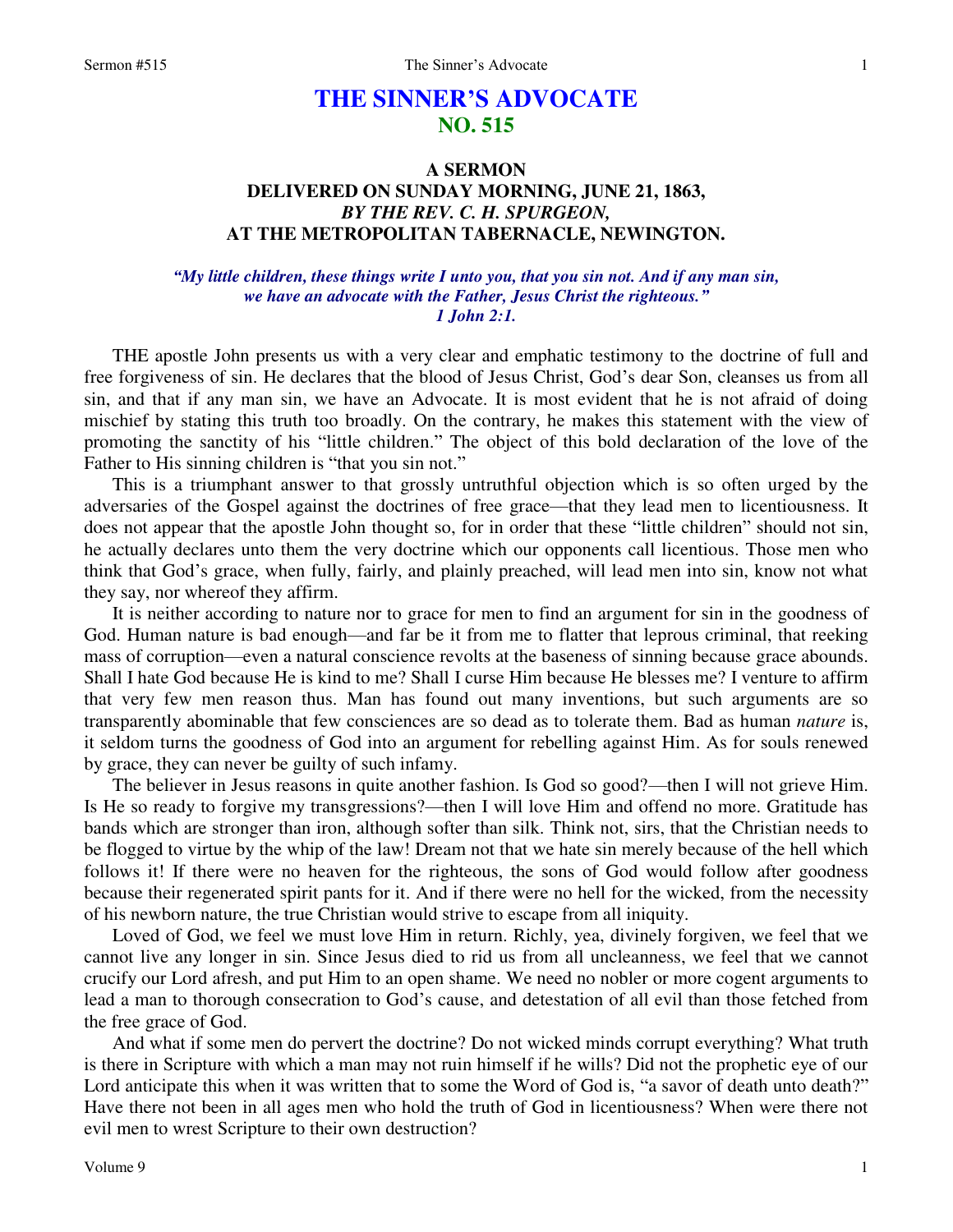Shall we keep back the children's bread least the dogs should steal the crumbs? Shall we destroy health-restoring drugs because fools may poison themselves with them? Shall all the trees be cut down for fear the owls should build their nests in them? Shall the sea be dried up because sharks swim in it? Shall the pure virgin truth be condemned because gross villains have forged her name and abused her character? God forbid. Let us never blush to preach the whole Gospel, and to preach its full forgiveness of sin in the boldest and baldest manner, believing that the naked breasts of truth are her best armor, and that she is least protected when she is encumbered with a coat of mail of human reasoning and prudence.

As God shall help me, then, believing that the doctrine of free grace and of God's infinite love to His people is a doctrine which will lead the "little children of God" to avoid all sin, I intend this morning to preach that doctrine. May God grant that the result may be according to His mind and will.

**I.** We commence our exposition of the text with the remark that THE SAINT IS STILL A SINNER.

Our apostle says, "If any man sin." The "if' may be written in as small letters as you will, for the supposition is a matter of certainty. "If any man sin"? Although the gentle hand of the beloved disciple uses such mild and tender terms, putting it as a supposition, as though it were an astonishing thing after so much love, and mercy, and kindness, that we should sin, yet John very well knew that all the saints do sin, for he has himself declared that if any man says that he does not sin, he is a liar, and the truth is not in him.

Saints are, without exception, still sinners. Far be it from us to deny that divine grace has wrought a wondrous change—it were not grace at all if it had not. It will be well to note this change. *The Christian no longer loves sin.* It is the object of his sternest horror. He no longer regards it as a mere trifle, plays with it, or talks of it with unconcern. He looks upon it as a deadly serpent, whose very shadow is to be avoided. He would no more venture voluntarily to put its cup to his lip than a man would drink poison who had once almost lost his life through it.

Sin is dejected in the Christian's heart, though it is not ejected. Sin may enter the heart, and fight for dominion, but it cannot sit upon the throne. It haunts the town of Mansoul, and lurks in dens and corners to do mischief, but it is no longer honored in the streets, nor pampered in the palace. The head and the hands of Dagon are broken, although the stump remains.

The Christian *never sins with that enormity of boasting of which the unregenerate are guilty.* Others wallow in transgressions, and make their shame their glory, but if the believer falls, he is very quiet, mournful, and vexed. Sinners go to their sins as children to their own father's orchard, but believers slink away like thieves when they have been stealing forbidden fruit. Shame and sin are always in close company in a Christian. If he be drunken with evil, he will be ashamed of himself, and go to his bed like a whipped cur. He cannot proclaim his transgressions as some do in the midst of a vulgar crowd, boasting of their exploits of evil. His heart is broken within him, and when he has sinned, he goes with sore bones for many and many a day.

Nor does he sin *with the fullness of deliberation* that belongs to other men. The sinner can sit down by the month together, and think over the iniquity that he means to perpetrate, till he gets his plans well organized and has matured his project. But the Christian cannot do this. He may put the sin into his mouth and swallow it in a moment, but he cannot continue to roll it under his tongue. He who can carefully arrange and plot a transgression is still a true child of the old serpent.

And again, *the believer never chews the cud of his sin*, for after he has sinned, however sweet it may have been in his mouth, it becomes bitterness in his heart, and glad enough would he be to be rid of it altogether. The retrospect of sin to a converted man is nothing but blackness and darkness in his heart.

The Christian, unlike other men, *never finds enjoyment in his sin.* He is out of his element in it. Conscience pricks him. He cannot, even if he would, sin like others. There is a refined taste within him which all the while revolts at the apparently dainty morsel of sin. The finger of grace, with its secret and mysterious touch, turns all the honey into gall, and all the sweetness into wormwood. If the Christian shall sin, and sin I grant he will, yet it shall always be with half-heartedness—still he clings to the right—the evil that he would not, he does, while the good that he would do, he fails to perform.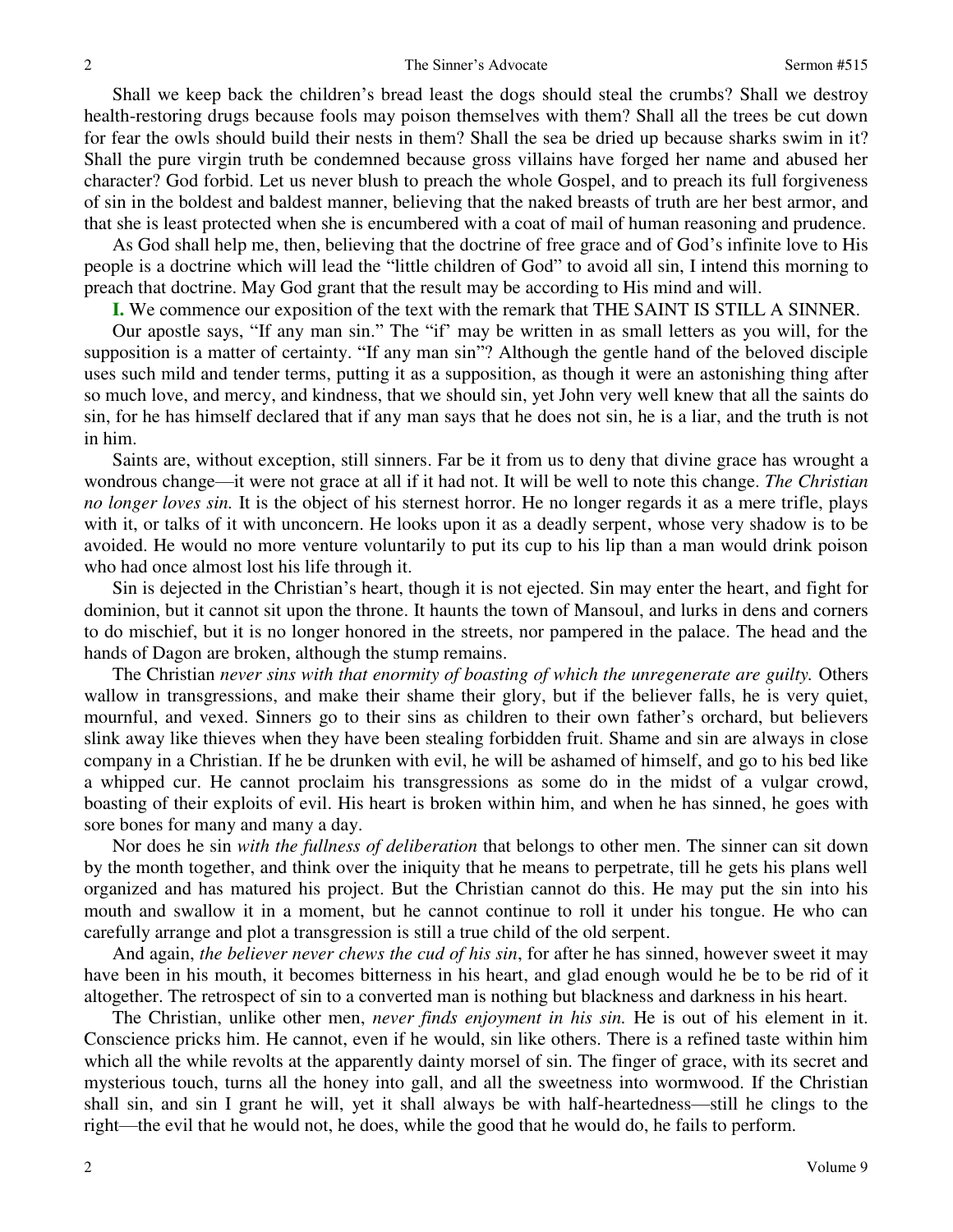#### Sermon #515 The Sinner's Advocate

3

You will notice too, how different the Christian is *as to the habit of sin.* The ungodly man is frequent in overt deeds of rebellion, but the Christian, at least in open acts of crime and folly, rather falls into than abides in them. The swallow dips with his wing the brook, and then he is up again into the skies, soaring toward the sun. But the duck can swim in the pool or dive under the water—it is in its element.

So the Christian just touches sometimes with his wing—alas! for him—the streams of earth, but then he is up again where he should be. It is only the sinner who can swim in sin and delight therein. You may drive the swine and the sheep together side by side. They come to some mire and they both fall into it, and both stain themselves, but you soon detect the difference in nature between them—for while the swine lies and wallows with intense gusto, the sheep is up again, escaping as soon as possible from the filth.

So with the Christian. He falls, God knows how many times, but he rises up again—it is not his nature to lie in sin. He abhors himself that ever he should fall to the ground at all—while the ungodly goes on in his wicked way till sin becomes a habit, and habit, like an iron net, has entangled him in its meshes.

There are all these degrees of difference between the Christian and the ungodly man, and far more, for the believer is a new creature—he belongs to a holy generation and a peculiar people. The Spirit of God is in him, and in all respects, he is far removed from the natural man, but for all that, we must come back to that with which we started—that the Christian is a sinner still.

He is so from the *imperfection of his nature.* His nature is such that he cannot but sin until the old Adam shall die in him and that will not be till the funeral knell is tolled for himself. Sin, by reason of his imperfection, pollutes the best thing the believer does. Sin mars his repentance. There is filth in our tears and unbelief in our faith. The best thing we ever did apart from the merit of Jesus only swelled the number of our sins, for when we have been most pure in our own sight, yet like the heavens, we are not pure in God's sight, and as He charged His angels with folly, much more must He charge us with it, even in our most angelic frame of mind.

The song that thrills to heaven, and seeks to emulate seraphic strains, has still mortal infirmity in it. The prayer which moves the arm of God is still a sinful prayer, and only moves that arm because the Sinless One, the great Mediator, has stepped in to take away the sin of our supplication. I dare to say it—the best faith or the highest degree of sanctification to which a Christian ever attained on earth, has still so much of the creature's infirmity in it as to be worthy of God's eternal wrath in itself considered. There is so much sin about the highest and loftiest thing to which the creature can attain, that we mournfully confess, "We are altogether as an unclean thing, and all our righteousnesses are but as filthy rags."

As the Christian thus sins in his devout performances, *so he constantly errs in the everyday tenor of his life.* Sins of omission to wit—how many of these may be compressed into a single hour! Oh! what multitudes of things we have left undone! Remember that these make up a very great part of the sins which bring the curse. "I was thirsty and you gave me no drink; sick and in prison and you visited me not."

Have we no sins of commission? Our thoughts, our imaginations, our words, and must I not say our deeds, have these been what they should be? If any man dares to tell me that he lives for a single day without a sinful deed, I will dare to tell him that he never knew himself. Do but see your own chamber. If you disturb it, I see but little dust floating about in it, but if a stray sunbeam shall enter through the window, I see millions upon millions of little particles dancing up and down. And I discover that the whole of what I supposed to be clear, pure air is filled with innumerable atoms of all sorts of things, and that I am breathing these even in the purest atmosphere.

So is it with our heart and life. When the Spirit shines into us we see that the atmosphere of life is as full of sin as it can hold, and a man may sooner count the hairs of his head, or the sands upon the seashore, or the drops of the dew of the morning upon the grass, than count the sins of a single day. O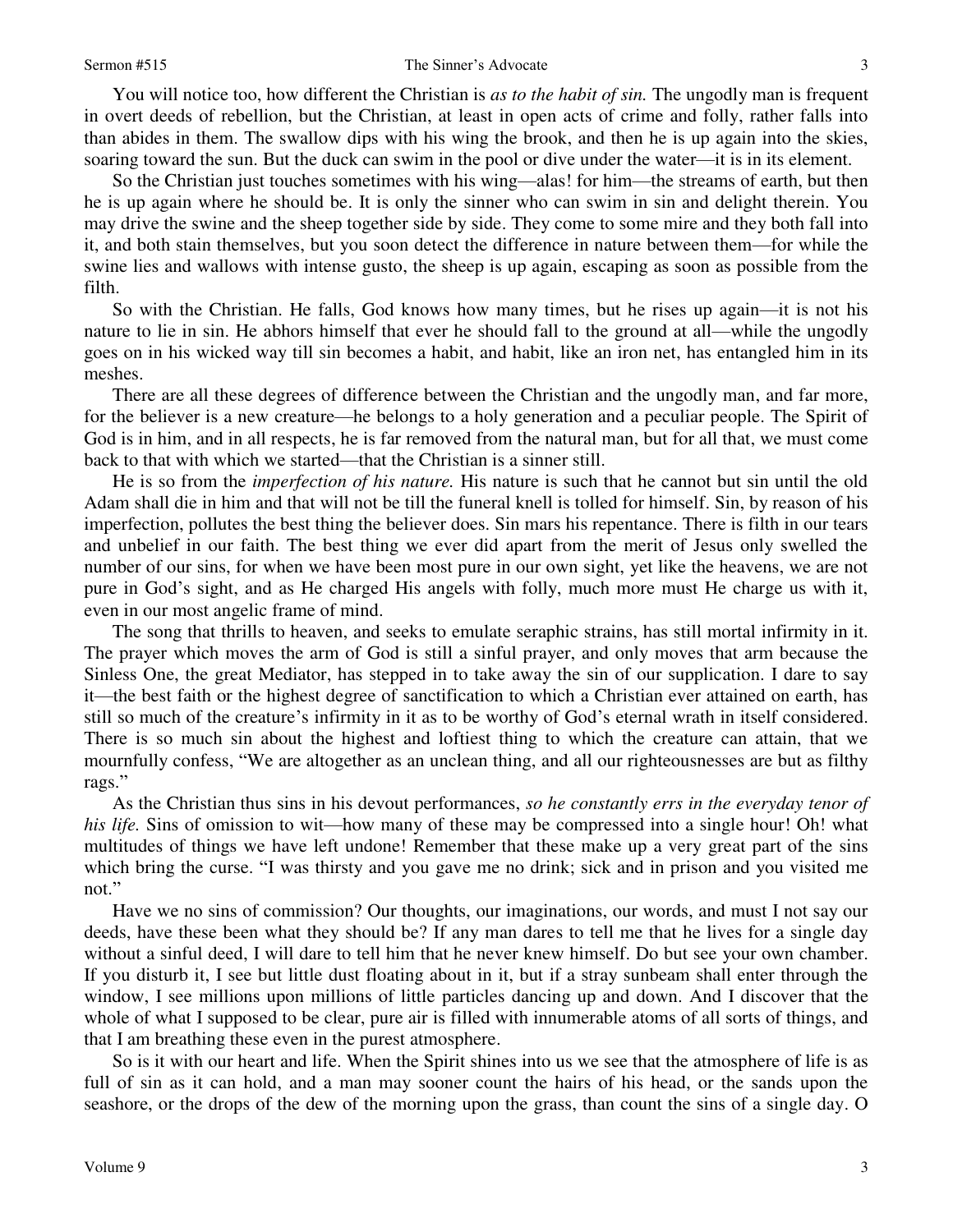Lord, You know us, but we know not ourselves. Yet this much we know, that we are a people full of sin, and laden with iniquity.

You will tell me these are little sins, but I remind you that a multitude of grains of sand may overload a vessel quite as surely as bars of iron, and therefore these daily iniquities should be confessed with care, and repented of with sincerity. The Christian, then, from the imperfection of his nature, sins. The old unchanged fountain of Marah must send forth bitter water. The old Adam can do nothing else but sin. Fire can do nothing but burn. Water can do nothing but quench fire. Everything acts according to its nature.

The new nature that is in us cannot sin, because it is born of God. It is so heavenly and divine that it never stoops to anything like sin. There is a spark of the celestial and of the perfect within every believer which never can be quenched. But the old Adam, that which made Paul cry out, "O wretched man that I am, who shall deliver me from the body of this death?"—must sin, and as certainly as sparks fly upward, so certainly the old nature will commit iniquity.

Moreover, many *Christian people sin from certain peculiar infirmities.* You know, each of you, what your own infirmity may be, at least I hope you have been watchful enough to discover it. Some sin *through shortness of temper.* They are not long-winded in patience with their fellow creatures. They are vexed. They grow hot—perhaps they imagine some cause for anger where there is none, and they wax warm, and speak unadvisedly with their tongue. This gives much trouble to many of the most gracious of men. A hasty temper is a perpetual temptation.

There are others *who have a high and proud spirit,* and if they fancy they are a little snubbed or put into the background, at once they feel inclined to resent it. There—listen to him, "I am not to be thus trodden upon! Who dares to treat me thus?" Many who have done good service for Christ have had to carry that thorn in their flesh even down to their graves. Sensitiveness, a high spirit, a suspicious temperament—these are like blisters to the feet of a pilgrim—he will always walk painfully, if not slowly.

Some of us have to contend with *sloth.* Perhaps we are afflicted with an inactive liver, and the physician has never been able to touch the complaint. God help the man thus afflicted, for he will need to whip himself every day to his duty, and often he will feel so dull and sleepy, that he will wish for Cowper's "lodge in a vast wilderness, some boundless contiguity of shade," that he might hide himself in quiet from the toil of the spiritual harvest.

How many we know, dear friends, who have to contend with *constant unbelief brought on through depression of spirits.* Their nerves, perhaps, have experienced a great shock at some period in life and constitutionally they always look at the black side of affairs. If they see a grassy knoll, they suspect it to be an extinct volcano. And if they happen to be in a green valley where the mountains frown like the battlements of heaven, they are dreadfully afraid that an avalanche must certainly come down and destroy them. They cannot help it. It is a peculiarity of their constitution, but it leads them into much sin, and should cause them much repentance before the face of the living God.

So I might go on to mention the peculiarity of some who *are suffering from bashfulness.* They will often be tempted to hold back where they ought to go forward, and if not to disavow their Master yet not to proclaim their love for Him as boldly as they should. The Christian, when he reads this verse, "If any man sin," may well say, "Ah! indeed I do. Through these infirmities I constantly commit iniquity."

And then, dear friends, we all sin from *the assaults of evil.* There are times when we are not watchful, and as Satan is always on his watchtower, he is sure to attack us just then. We wear our visor up, and then in flies the stone from the infernal sling. We have forgotten a piece of our armor, and the enemy spies our nakedness and cuts us deep, leaving a scar for years.

The temptations *of the world*, when we are thrust into ungodly company, and *the trials of business, and even of the household—*all these in unguarded moments may take the Christian off his feet. Ah, my brethren, he who was not a whit behind the very chief of the apostles, yet called himself the chief of sinners, and we with far inferior graces must take the lowest place, acknowledging that in us, that is in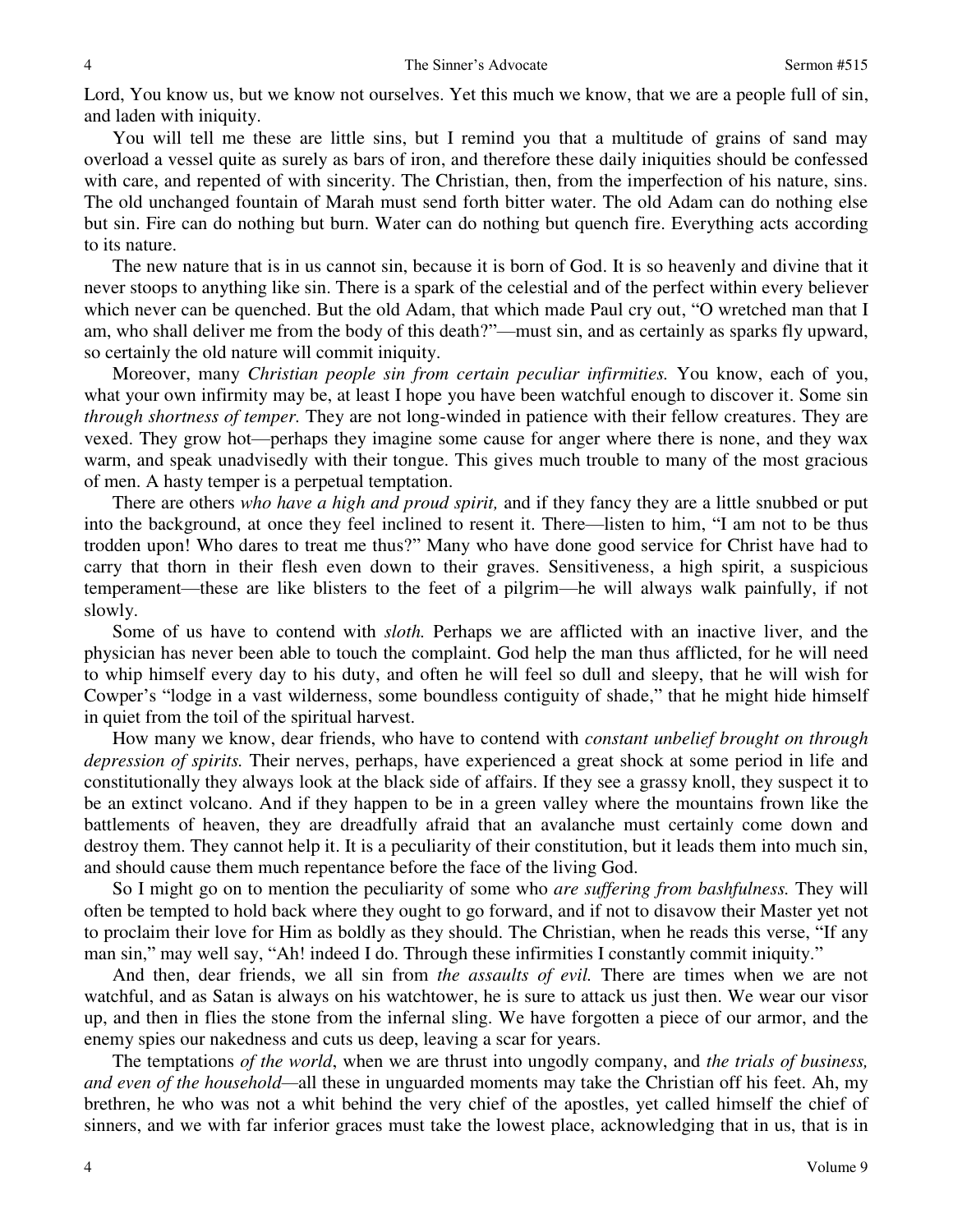**II.** I now leave that point for a second one full of comfort. OUR SINS DO NOT DEPRIVE US OF OUR INTEREST IN CHRIST.

Note the text. "If any man sin we *have* an advocate." Yes, we have Him though we do sin. We have Him still. It does not say, "If any man sin he has forfeited his advocate," but "we have an advocate," sinners though we are. All the sin that a believer ever did or can be allowed to commit, cannot destroy his interest in the Lord Jesus Christ. Into whatsoever he may be allowed to fall, yet none of these things can by any possibility touch his title deeds.

Indeed, in some characters Jesus is only mine when I can claim the name of sinner. I cannot have an advocate unless I sin, otherwise I do not want one. Who wants an advocate to plead his cause in a court of law if there is no suit against him? Sin is a charge against me. I am a sinner. I have an advocate. I have today a brother in Christ. "Go, tell my brethren," said He. And yet they had all forsaken Him, and therefore were all sinners, but He was their brother still.

I have a husband in Christ too, though I sin. "Israel has forsaken me," says God, "and played the harlot. She has gone whoring from me, but return, return, for I am married unto you." She is His wife still, you see, though she had gone into adultery. The Christian, even when he has stained and fouled himself, is the spouse of Christ still for all that. We are members of His body, and if so, the members cannot be removed or taken off and on—limbs are not so easily removed.

Did not Christ wash Peter? Peter was a member of Christ's own body, and yet Peter needed washing. O blessed picture, the Head washing the feet. So at this day, stained though we be, we are claimants of Christ as Head of our body. And beloved, we know that notwithstanding all our sin, we are perfectly justified in Christ, for He justifies the ungodly. We know too, that we are perfectly accepted, for we are accepted in the Beloved, and not in ourselves. Notwithstanding all our iniquities, we are pardoned, for the fountain is opened for sin and for all uncleanness, not for righteousness and purity, but for sin and for uncleanness.

Therefore, we conclude that all our sins do not deprive us of that which Christ is to us, namely, the fountain of life, and light, and purity, and safety. Oh! my brethren, if our first title to Christ had depended on our good works, then it would fall when our works grew bad, but He loved us when we were as bad as we could be—

# *"He saw us ruined in the fall, Yet loved us notwithstanding all."*

He chose us when we were sinners. He bought us when we were sinners. He loved us when we were dead in trespasses and sins. And if we are as bad as that today, He loves us still. If our right to heaven rested on the covenant of works, that unstable tenure, it would soon fail us, but seeing it rests on the covenant of grace, which has no conditions in it, but which is of pure immutable grace from first to last, therefore be it known unto you, O sons of God, that notwithstanding all your faults and failings, wanderings and backslidings, He is your God and you are His children. He will be your God to all eternity, and you shall be His children world without end.

"What a bold thing to say," says one. Yes, and did I not tell you that I meant to say it to the little children that they sin not? Believing that the bold open statement of the fact that all the sin that a believer can commit cannot mar his interest in Christ, though it may mar his enjoyment of that interest for the present, believing, I say, that this doctrine instead of driving men to sin will draw them to love that gracious and Immutable God, who notwithstanding all our sin, and care, and woe, will never suffer us to perish.

**III.** Now let us change the note a little. Our third point is, THAT THE ADVOCATE IS PROVIDED ON PURPOSE TO MEET THE FACT THAT WE ARE STILL SINNERS.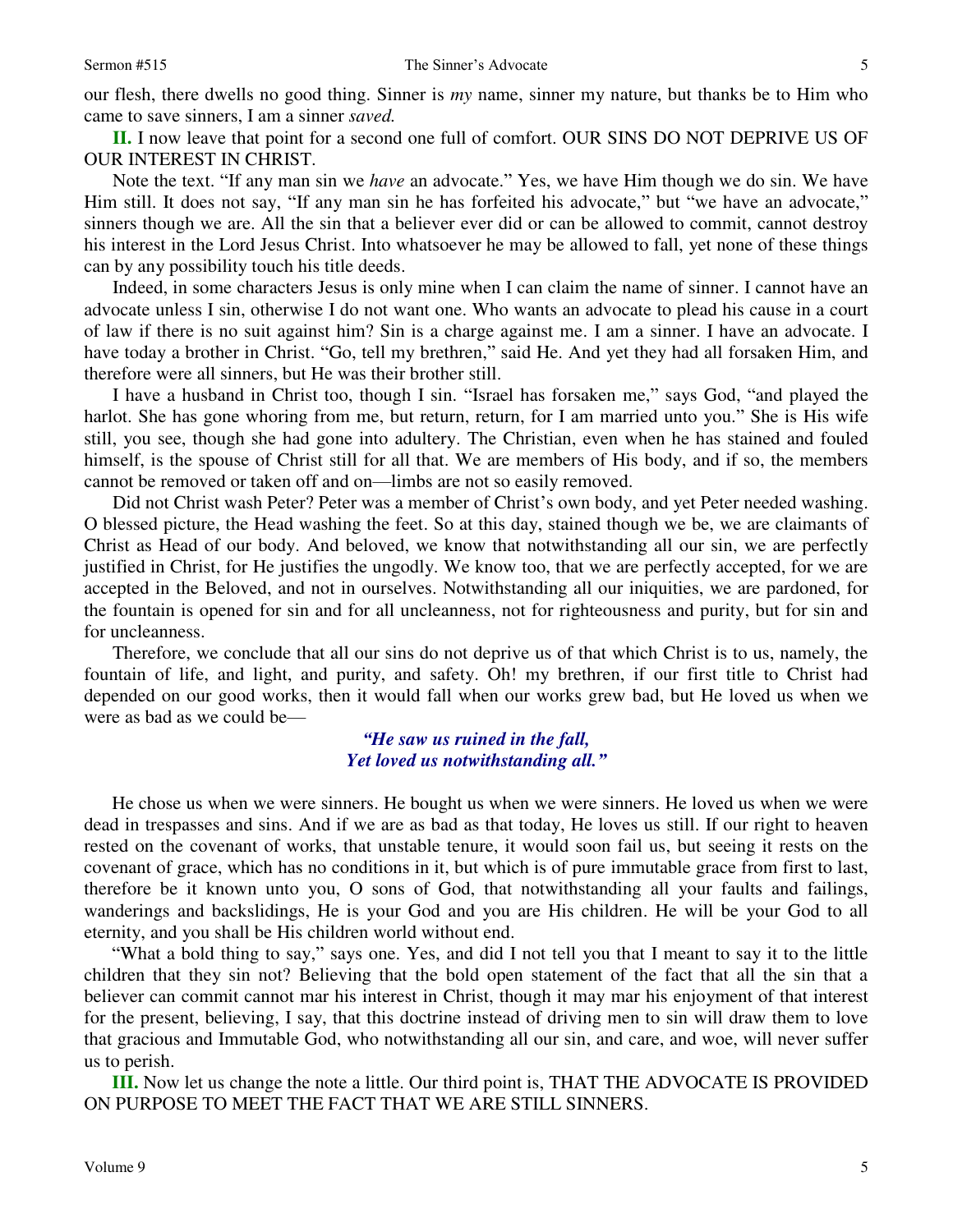If I be a sinner, then there is a court, and there is one who sits as Judge—the Father. There is a charge against me, otherwise I should not need an advocate to meet it, and this implies that I have sinned. There is an adversary to press his suit against me, and he would hardly venture to do this if there were no sin. There must be a right of reply on my part. I must have the right to put in a disclaimer in court, and to stand up and plead before the bar of justice. He who has a right to plead in court is the man who is accused, and the man who has some offense. If I were neither accused nor had been a sinner, then I should have no right to occupy the time of the court. But being a sinner, and being brought up upon that charge, and having one who presses the charge against me, I have a right to reply, and that reply, through God's good grace, I have a right to make through my advocate.

Let us say, concerning our advocate, that He is ordained with a special view to sinners. All His names and attributes prove Him to be a suitable advocate for such. You and I, who though saved, are still sinners, may safely put our case into His hands, for see who He is, "*Jesus Christ the righteous*."

"*Jesus.*" Ah! then He is an advocate such as I want, for He loves me, and takes an interest in me. Jesus is the name of one who became man for my sake. He knows what sore temptations mean, He understands what trials mean, what afflictions mean. I am glad I have one who will be interested in my welfare, and will plead for me as a friend for a friend, and as a brother for a brother. I thank God that though I sin I still have Jesus who is my "brother born for adversity," the friend of sinners, and will, therefore plead the sinner's part.

Is His name Jesus? Then, He is sure to succeed, because "They shall call his name Jesus, for *he shall save* his people from their sins." His very name implies His success. Is His name Jesus? Then if He does not succeed in my case His honor is compromised. He is called Jesus because He does save sinners, if He does not save me He is not Jesus. If I, a sinner, trusting in Him, give Him my cause to plead as my advocate, and I be tried, and the verdict is against me, He is no Jesus. He may lay down His claim to be Jesus, for He does not and cannot save His people from their sins.

Beloved friends, do you not see how the saint is regarded as a sinner because He who is his advocate is the appointed Savior of sinners? He is put down as their advocate, I say, because He is the sinner's friend. I never heard of His pleading for the righteous. I never dreamed of His being the friend of the sinless. I find Him always on the side of publicans and sinners, offenders, and those who have gone out of the way, and therefore I conclude, that sinner though I be, continually sinning as I am, I may leave my case with Jesus, for He is just the advocate the sinner needs.

Notice, next, it is "Jesus *Christ*"—Christos—the anointed. This shows *His authority* to plead. There are only certain gentlemen who can plead in the Court of Chancery, and only certain others that can enter the Common Pleas, or the King's Bench. Jesus Christ has a right to plead, for He is the Father's own appointed, the Father's own anointed. My soul, you have a good pleader, one whom God Himself has chosen to plead the sinner's cause. If he were of your choosing, he might fail, but if God has laid help upon one that is mighty, do you put your trouble where God has laid His help.

He is Christ and therefore authorized. But I add, He is Christ, and therefore *qualified*, for the anointing has also qualified Him for His work. He can plead better than Jacob pleaded when he spoke for Benjamin. He can plead so as to move the heart of God and prevail. What words of tenderness, what sentences of persuasion will He use when He stands up to plead for me!

But more, He is Christ—that is, He is God's Messiah—therefore God would not send Him unless He *guaranteed Him.* If God should send into this world a Savior who could not save, then God would have no mercy. God's appointing and sending Christ is a guarantee of Christ's success. Oh! my soul, you have one well fitted to be your advocate, and one that cannot but succeed. Leave yourself entirely in His hands.

Notice next, it is "Jesus Christ *the righteous.*" This is not only His character, but it is His plea. It is His character, and if my advocate be righteous, then I am sure He would not take up a bad cause. I do not know, it may be right for a lawyer to plead for a villain when he knows him to be a villain, but this I think, the greater villain the lawyer is the better qualified would he be to do it. But my Lord and Master,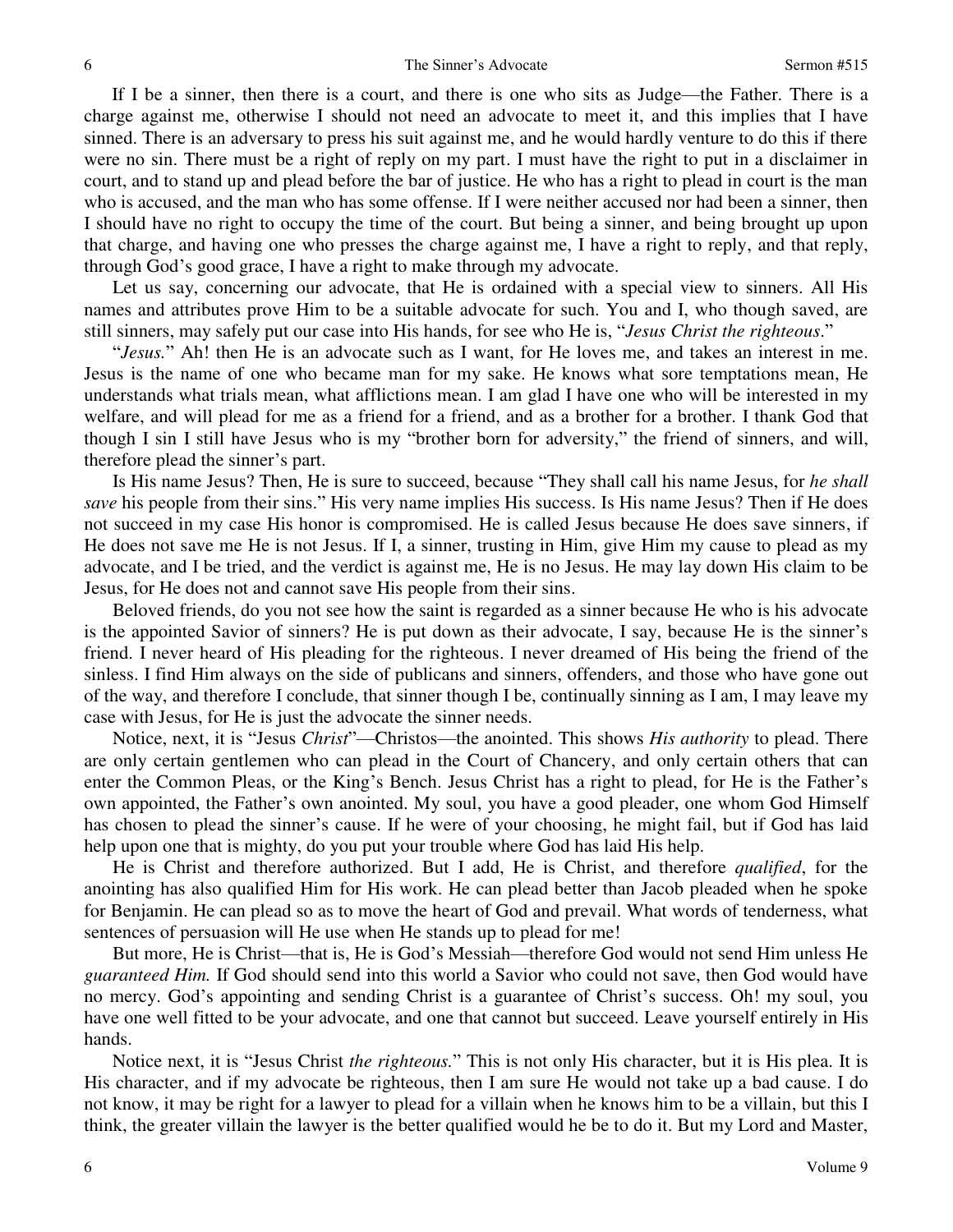the great advocate, would not plead a bad cause, for He is Jesus Christ *the righteous.* Therefore if I sin, if I am put down among the many men that sin, yet if He pleads for me, my case must be good—for He would not take up a bad one.

But how can He do this? Why, because He meets the charge of unrighteousness against me by this plea on His part—that *He* is righteous. He seems to say to the great Father in the day when the sinner stands arraigned, "Yes, My Father, that sinner was unrighteous, but remember that I was accepted as His substitute. I stood to keep the law for him, and gave My active obedience. I went up to the cross and bled, and so gave My passive obedience. I have covered him from head to foot with My doing and My dying. I have so arrayed him that not even the angels are adorned as he is, for though they may be clothed with the perfect righteousness of a creature, I have given him the righteousness of God Himself. I am become unto My people the Lord, their righteousness. See, I have taken the jewels out of My crown to bedeck them. I have taken the garments from My own back to cover them, and the blood from My own veins to make the dye in which I have dipped their garments, till they are purpled with imperial glory." What can there be asked more for the sinner than this? Jesus Christ the righteous stands up to plead for me, and pleads *His righteousness.*

And mark, He does this not if I do not sin, but if I do sin. There is the beauty of my text. It does not say, "If any man does not sin we have an advocate," but "if any man sin we have an advocate." So that when I have sinned, and come creeping up to my closet with a guilty conscience and an aching heart, and feel that I am not worthy to be called God's son, I still have an advocate, because I am one of the any men that sin. I sin and I have an advocate.

Oh! I know not how to express the joy I feel in my soul to be able to put it so! It is not, "If any man be scripturally, we have an advocate." It is not, "If any man is prayerful, and careful, and godly, and walk rightly, and in the light," and so on, but "If any man *sin* we have an advocate." Oh! my soul, there is the music of God's heart in those words. Music such as the prodigal heard at the festival which welcomed his return. "If any man sin we have an advocate with the Father, Jesus Christ the righteous."

**IV.** And now we turn to our fourth point, which is, that THIS TRUTH, SO EVANGELICAL AND SO DIVINE, SHOULD BE PRACTICALLY REMEMBERED.

It should be practically remembered, dear friends, *at all times.* Every day I find it most healthy to my own soul to try and walk as a saint, but in order to do so, I must continually come to Christ as a sinner*.* I would seek to be perfect. I would strain after every virtue, and forsake every false way, but still, as to my standing before God, I find it happiest to sit where I sat when first I looked to Jesus, on the rock of His works, having nothing to do with my own righteousness, but only with His.

Depend on it, dear friends, the happiest way of living is to live as a poor sinner, and as nothing at all, having Jesus Christ as all in all. You may have all your growths in sanctification, all your progress in graces, all the development of your virtues that you will, but still I do earnestly pray you never to put any of these where Christ should be. If you have begun in Christ, then finish in Christ. If you have begun in the flesh, and then go on in the flesh, we know what the sure result will be. But if you have begun with Jesus Christ as your Alpha, let Him be your Omega. I pray you never think you are rising when you get above this, for it is not rising, but slipping downwards to your ruin. Stand still to this—

### *"Nothing in my hands I bring, Simply to Thy cross I cling.*

Still a sinner, but still having an advocate with the Father, Jesus Christ, the righteous—let this be the spirit of your everyday life.

Make this essentially the rule of your life *on particular occasions.* Here let me say a word that may at once comfort and enlighten some here who are in darkness. When the Spirit of God gives you a clearer view of your own depravity, mind that you hold to this, "If any man sin we have an advocate with the Father." Perhaps when you were first converted you did not suspect the depth of wickedness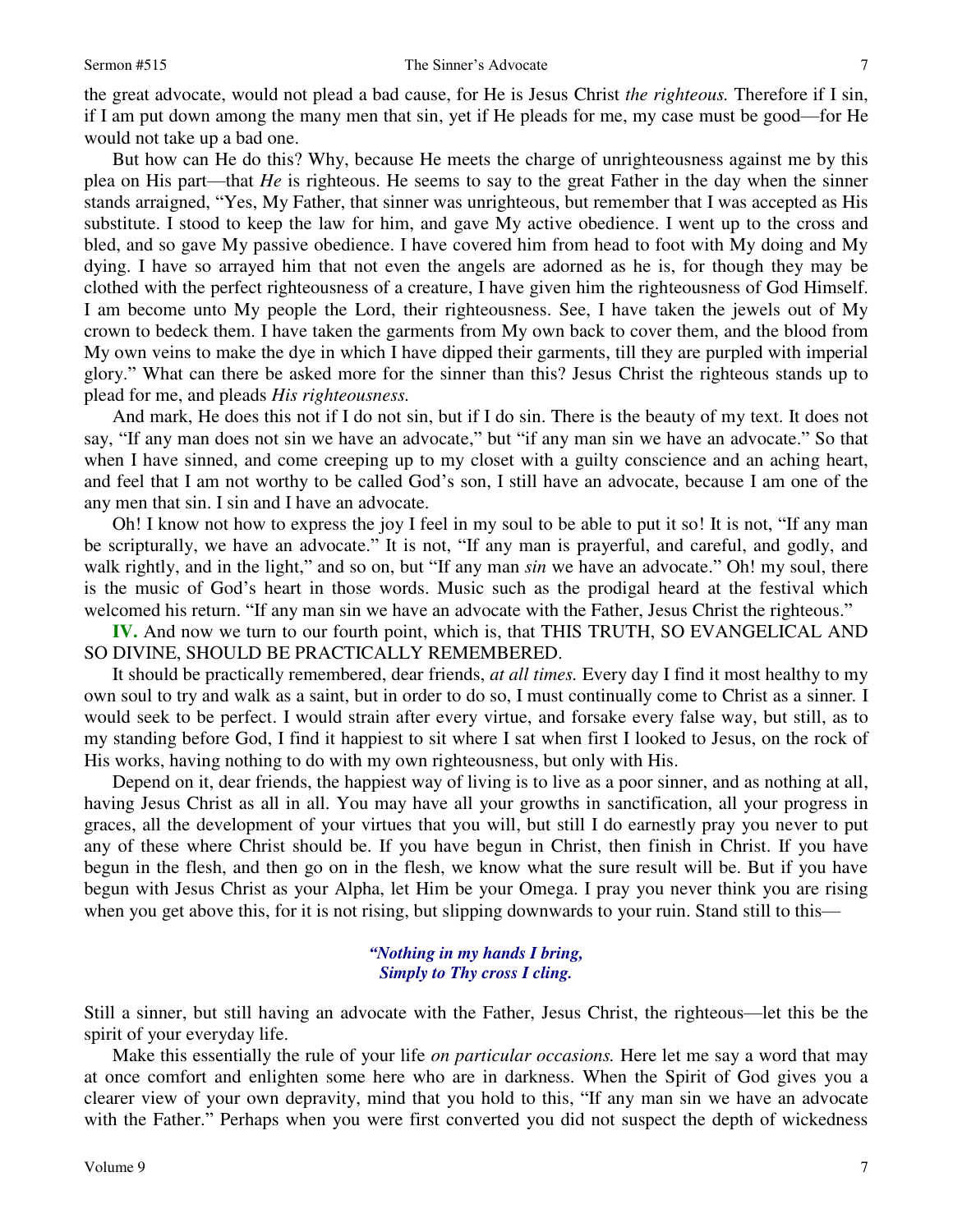that lay in your heart. Perhaps you did not believe that you could be so unutterably bad as you really were. But lately the fountains of the great deep have been broken up, and you have been horrified. You are almost driven mad, or else into despondency and despair by this discovery of your innate corruption, until you fly to this, "Sinner as I am, and never more consciously so than I am now that God's Spirit has enlightened me, I yet know that if any man sin we have an advocate with the Father, and I, black, foul and filthy—more foul and filthy than I ever thought myself to be—put my case into the hand of my advocate, and leave it there forever."

When after this you have fallen into sin, and oh! I may address some member of this church who has done this though the pastor knows it not—you have fallen into some sin that pricks your conscience. You carry about with you a something that will not let you sleep at night. There is a sin that disturbs you, and you wish you could forget that you had committed it. You have gone before God as David did. You have used the language of the fifty-first Psalm, but you cannot get rid of that sin. You believe you are a child of God sometimes, but that sin has got into your conscience and like a cancer, is eating into your comfort. My brother, now is your time, "If any man sin, we have an advocate with the Father." Jesus Christ is of no use to you if He will only save you when you have no sin.

Let me repeat it—now you are a sinner, now you are condemned by the verdict of your own conscience. Now you have sinned, sinned willfully and foully—and God forbid that I should extenuate your sin. Yet let your sin be as gross, and black, and hellish as it may be, if you believe in Jesus Christ you have an advocate with the Father, and through that advocate your cause shall speed, and your sin shall be put away.

Perhaps you will tell me that your sin has had some gross aggravation about it. If you are a Christian it has, for a Christian always sins worse than other men. If the sin be not in itself as bad as other men's, it is worse in you. For a king's favorite to play the traitor is villainy indeed. For one who has been highly favored, as you have been, with visits of love from Jesus—to be false to Him—oh! this is shame, double shame to Him. For you who have been washed in His blood to crucify Him afresh, what shall I say to that? You deserve the hottest wrath of God and the deepest hell. But thus says the Lord unto you, "I have blotted out your sins like a cloud, and like a thick cloud your iniquities; return unto me."

"If any man sin, we have an advocate with the Father." It does not say, "If some men sin we have no advocate." Or, "If some men sin in an aggravated way." No, it is not put so. It says, "If *any man sin*, we have an advocate with the Father." So that though you have heaped aggravations one upon another and your crime has been as foul as any that could have been committed, still you can say, "We have an advocate." Fly with a humble, contrite heart, and throw yourself at the feet of that advocate, and by His blood, and by His wounds, He will plead for you, and you shall prevail.

What if I add to all this that you have so sinned as to bring a scandal upon the name of God, upon His church, and upon His cause? Oh! my brother, you may well weep in secret. You may weep tears of blood for having done this, but still, for all that, I cannot shut the gate where God sets it wide open. I have not a thunderbolt for you. If you are a child of God, mercy is still free, and still it is preached to you, "If any man sin," publicly, like David, so as to make God's enemies to blaspheme, yet still, "We have an advocate with the Father, Jesus Christ the righteous."

Oh! what splendid mercy is this! Archangel never dreamed of such mercy as this to sinners, to real sinners, to hugely vile sinners, to black, hellish sinners, to devilish sinners, to such as no adjective can be found to describe them. Yet if they believe in Jesus, sin as they may, they still have "an advocate with the Father, Jesus Christ the righteous."

I wish I could meet the case of that brother yonder, who has long given up all hope of ever being restored. He has been excommunicated. He has been driven away from the society of the godly. He thinks, though he is in this house this morning, he has no business here, and sometimes the devil has tempted him to make away with himself, and he has said, "If I must be lost, I may as well be lost at once."